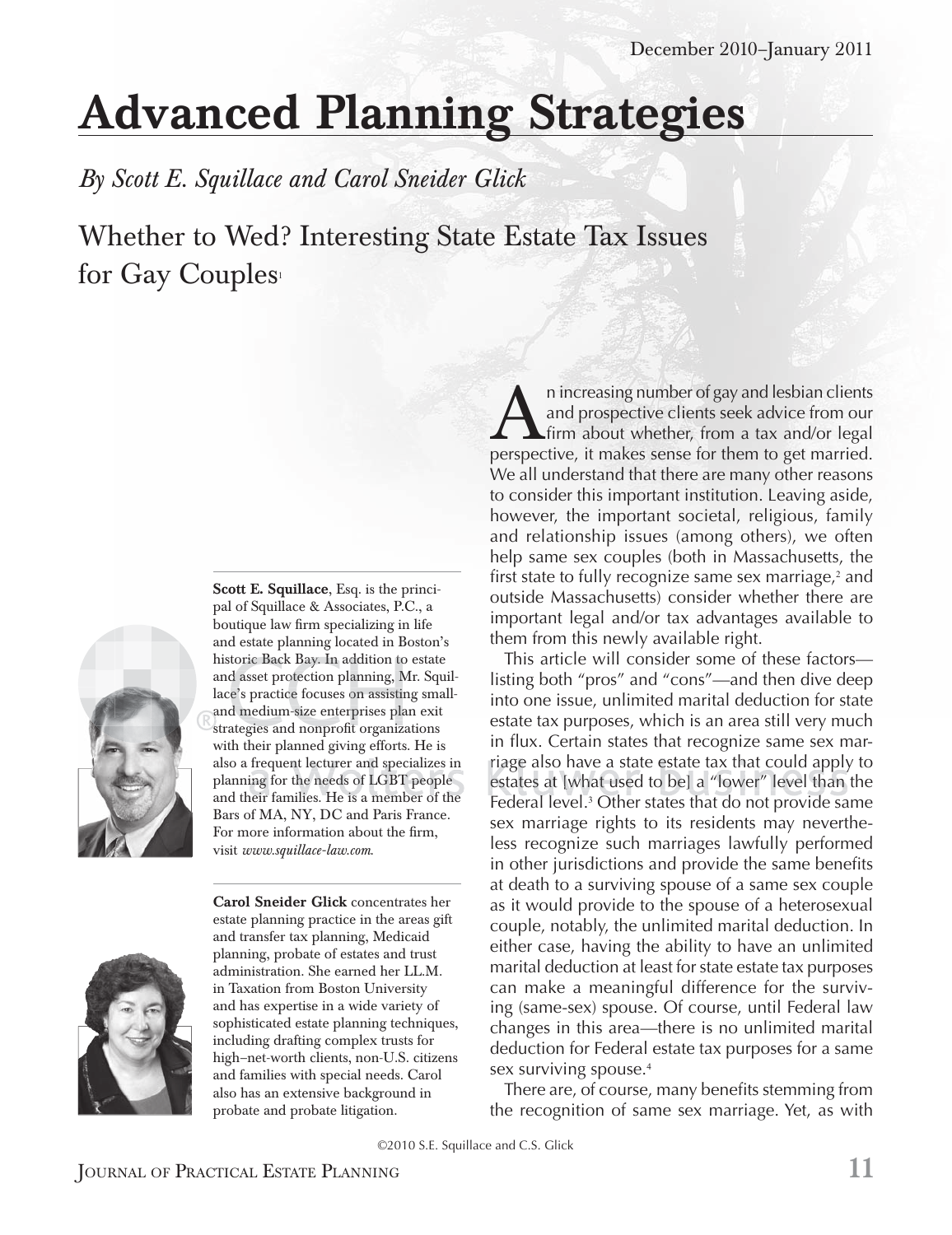many good things, if it seems too good to be true, it often is. The final wrinkle, which these authors believe is very much still evolving from a legal perspective, is whether the unlimited marital deduction is (or should be) available in those states that recognize same sex marriage even if they do not allow a separate QTIP election in their state estate tax filing process.

By way of illustration, we discuss below in some detail three jurisdictions that have de-coupled from the federal estate tax and now have a separate state estate tax and also recognize some form of same sex marriage. We then analyze the question of whether an unlimited marital deduction is currently available to the surviving (same sex) spouse for state estate tax filing purposes based on current law and regulation. The three jurisdictions are: 1) Massachusetts, 2) Washington, DC and 3) New York. The short answer today is: 1) Yes (Mass.), 2) No (or not yet) (DC) and 3) Maybe (or who knows) (NY). Read on.

But, first, let's consider the "Whether to Wed" question.

Again, there are many important (often more important) reasons to consider marriage beyond those that relate to taxes. We do not pretend here to consider those aspects of marriage. (Nor do we mean, in any way, to be disrespectful of this important institution.) Instead, we p focus narrowly here on the question (typically arising focus narrowly here on the question (typically arising<br>for same sex couples who have long been together and do not feel compelled, for whatever reason, to now "get married") on whether there are important legal and/or married") on whether there are important<br>tax reasons that suggest they now should.<sup>s</sup> cus narro<br>
x same sex<br>
x not feel d<br>
x reasons com ex couples who hav<br>compelled, for wha<br>on whether there ar<br>s that suggest they r , for whatever reason, to n

Our list of "cons" include (and is not limited by) the following:

- Consequences for division of property and alimony in the event of divorce and/or the need to f d h now consider a pre-nuptial agreement;
- Could have disadvantageous Federal tax con- $\blacksquare$ sequences for California residents given new regulations for treatment of community property;
- Divorce is hard, and harder if you move to or П live in a jurisdiction that will not recognize and therefore take jurisdiction over the marriage for a divorce;<sup>6</sup>
- Increased complexity for state and federal income  $\blacksquare$ tax filings; may have 'marriage penalty' if DOMA is repealed; and
- Medicaid—spousal impoverishment requirement.

Our list of "pros" include:

Rights for families and children, including intestacy inheritance rights;

- Spousal elective share rights (many of the "pros"  $\Box$ here could be a "con" depending on one's perspective of the issue);
- Standing to sue in wrongful death and other tort  $\Box$ actions for loss of consortium and other claims;
- Spousal rights to collect in worker's compensa-П tion cases;
- Unlimited marital deduction for [certain—see below] state estate tax liability;
- Health and other benefit plan benefits from both  $\Box$ private and public employers;
- The many federal benefits if/when DOMA is  $\blacksquare$ repealed, such as social security survivorship benefits, veteran benefits, etc.; and
- The ability to make nondisqualifying gifts to the  $\Box$ other spouse in order to qualify for Medicaid benefits.

The following states currently have, either by legislation or judicial decision, adopted the full legal rights, benefits and obligations of marriage for same sex couples: Massachusetts, Connecticut, Vermont, Iowa, New Hampshire and the District of Columbia. In addition, there are a variety of states that provide certain rights and protections to same sex couples by way of Domestic Partnership and/or Civil Union statutes, such as: California, Oregon, Washington, Hawaii, New Jersey, Wisconsin and Nevada. The latter are beyond the scope of this article, but the reader should know that some of the same tax issues arise in those jurisdictions for state estate tax purposes.

So, let's focus now on when (and where) the unlimited marital deduction for state estate tax purposes is a compelling reason (among others) for clients to marry. The issue is broader than just the six  $\cup$ .S. jurisdictions where same sex marriages may be performed, since some states (such as Massachusetts)<sup>7</sup> now recognize same sex marriage but DO NOT have a residency requirement and, therefore, out of state couples can come into the jurisdiction just for the purpose of marrying and then return to their home state to live. The question then becomes, what is it that they take home with them if they are married in a state that recognizes same sex marriage and return to one that maybe does not? In some states (such as Tennessee or Ohio), it's clear that they will currently receive no legal or tax benefits from marrying, but there are many other states where the potential benefits are not so clear.

Our personal favorite today is New York (the native state of one of us), which does not allow same sex marriage for its residents, but may recognize these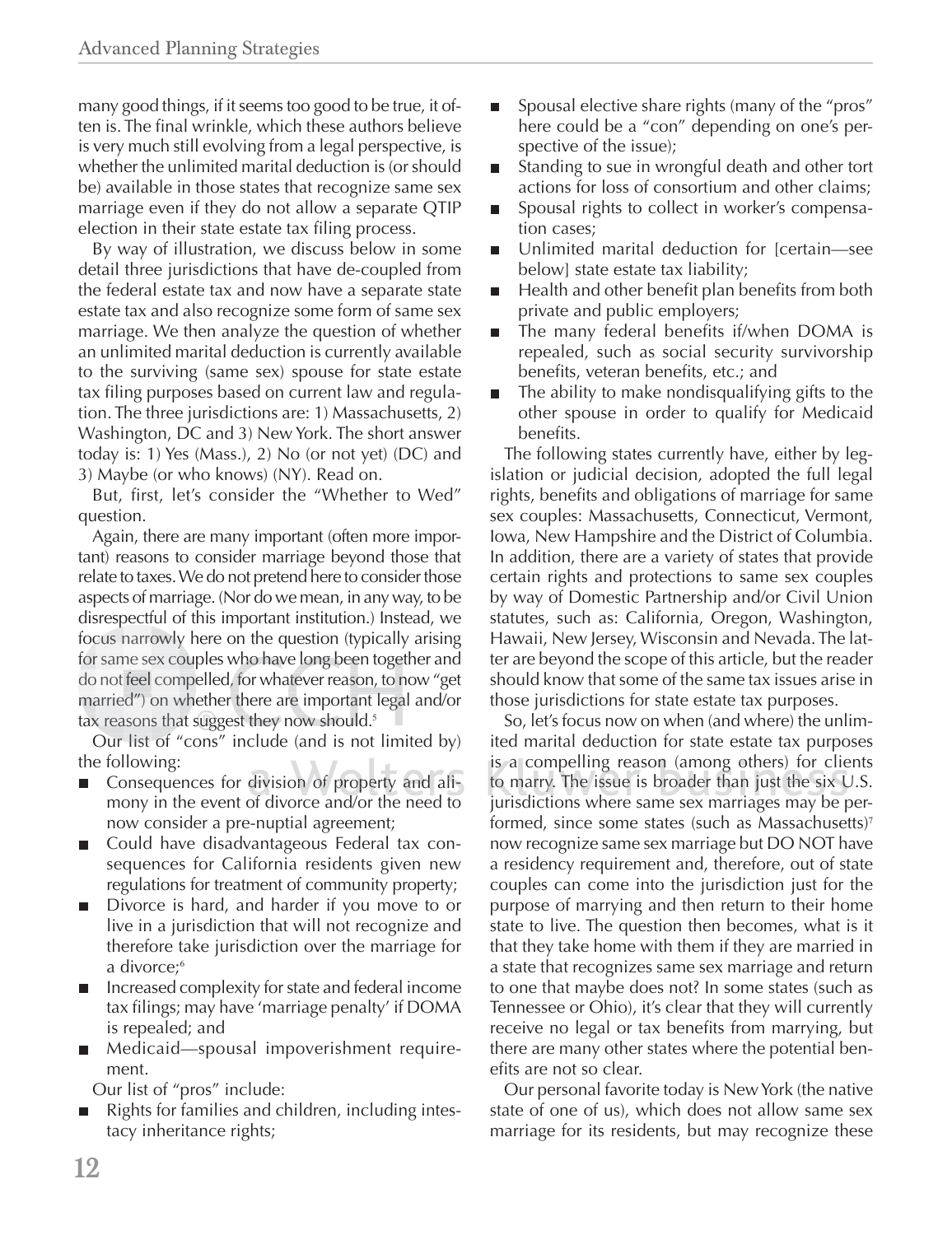marriages if validly performed elsewhere.<sup>8</sup> The question then becomes how does this policy translate for state estate tax purposes? Will a surviving spouse of a married same sex couple living in New York be able to inherit from his or her spouse free of any New York (NY) estate tax, the same as the spouse of a heterosexual couple could?

In the case of NY decedents dying after January 1, 2004, current NY law (NY Tax Code §951 et seq.) requires a NY state estate tax return (Form ET-706) to be filed if the decedent had a federal gross estate (plus federal adjusted taxable gifts) of \$1M or more. A federal form 706 is required to be appended to the NY return, even if no federal return is required to be filed. The amount of any deductions, including marital deductions, is determined by reference to the federal estate tax return (Form 706). After taking the amount of the gross estate essentially from the federal return and deducting the total amount of allowable federal deductions, the NY estate tax is calculated by deducting a unified credit of no more than \$345,000 (the amount of federal unified credit allowed to be taken on an estate of one million dollars), meaning that a New York estate tax will be due on any net estate over \$1M. There is no provision in the law for a separate state QTIP election to be taken on the p NY return, which would seem, then, to preclude the surviving spouse of a same sex marriage from making any such election. Y return,<br>urviving s<br>ny such e<br>Interestir<br>y the NY ing s eturn, wh<br>ving spou<br>uch elect<br>erestingly,<br>e NY De x marri ge from

Interestingly, however, specific guidance was issued by the NY Department of Taxation and Finance on March 16, 2010, to address the issue of QTIP elections in years such as 2010 when no federal estate tax returns are required.<sup>9</sup> The Guidance provides that if no federal return is required, a 2009 federal f return must be filled out and attached to the NY return, and then a QTIP election may be made on the attached "pro-forma federal estate tax return." This has interesting ramifications for same sex (as well as heterosexual) couples. For estates where no federal return is required, this would seem to leave open the possibility of attaching a federal return in which a marital deduction is taken for the amount of the net estate that exceeds  $$1M$  and otherwise qualifies for the marital deduction. The Guidance goes on to state with regard to such a QTIP election that "the value of the QTIP property for which the election is made must be included in the estate of the surviving spouse."<sup>10</sup> However, if the property is left in a QTIP trust, and no federal QTIP election is actually made, then the property cannot be included in the federal spouse of a same se<br>election.<br>ingly, however, spec<br>Y Department of Ta ver, specific guidance wa

gross estate of the surviving spouse. We suppose the best that the NY Department of Taxation and Finance could do to enforce this would be to require that upon the death of the surviving spouse that such NY "QTIP'd" property be included in the surviving spouse's NY gross estate, but there does not appear to be any current provision for this in the law.

Looking forward, however, to 2011 and the return of the federal estate tax (and the possibility that Congress will agree on an amendment that will increase the amount of the federal estate tax exemption to some amount over \$1M), for estates that exceed the federal filing requirement, one will only be able to take a marital deduction on the NY return in the amount of the deduction actually made on the federal return. To make sure of this, we called the NY Dept. of Taxation and Finance, and asked them directly whether separate QTIP elections could be made on the NY and Federal estate tax returns, and were told that a marital deduction may only be taken on the NY return if it is listed as a marital deduction on Schedule M of the Federal Form 706.

So why should we care since New York is not one of the states that currently recognizes same sex marriage for its residents? Well, NY Governor David Paterson issued a directive to all NY state agencies on May 29, 2008, directing them to recognize same sex marriages performed in other states or countries where such marriages are legal.<sup>11</sup> Prior to that, in February, 2008, the NY Supreme Court, Appellate Division, Fourth Judicial Department, issued a unanimous decision stating that same sex marriages performed in other states must be recognized the same as foreign opposite sex marriages are recognized.<sup>12</sup> Despite the Governor's directive, we could find no reference to this directive or any other guidance on how to handle out-of-state same sex marriages on the NY Department of Taxation and Finance Web site or elsewhere. We then made two separate phone calls to the NY Department of Taxation and Finance and spoke to two different people in their Estate Tax Department. Neither person was aware of the Governor's directive regarding out-of-state same sex marriages, and both stated that same sex marriages are not recognized in New York and that if a marital deduction is not taken on the federal estate tax return attached to the NY return, then it cannot be taken on the NY return. Despite this, the current state of the law in NY requires that same sex marriages lawfully performed out of state be recognized. So, stay tuned to see what happens when a couple married outside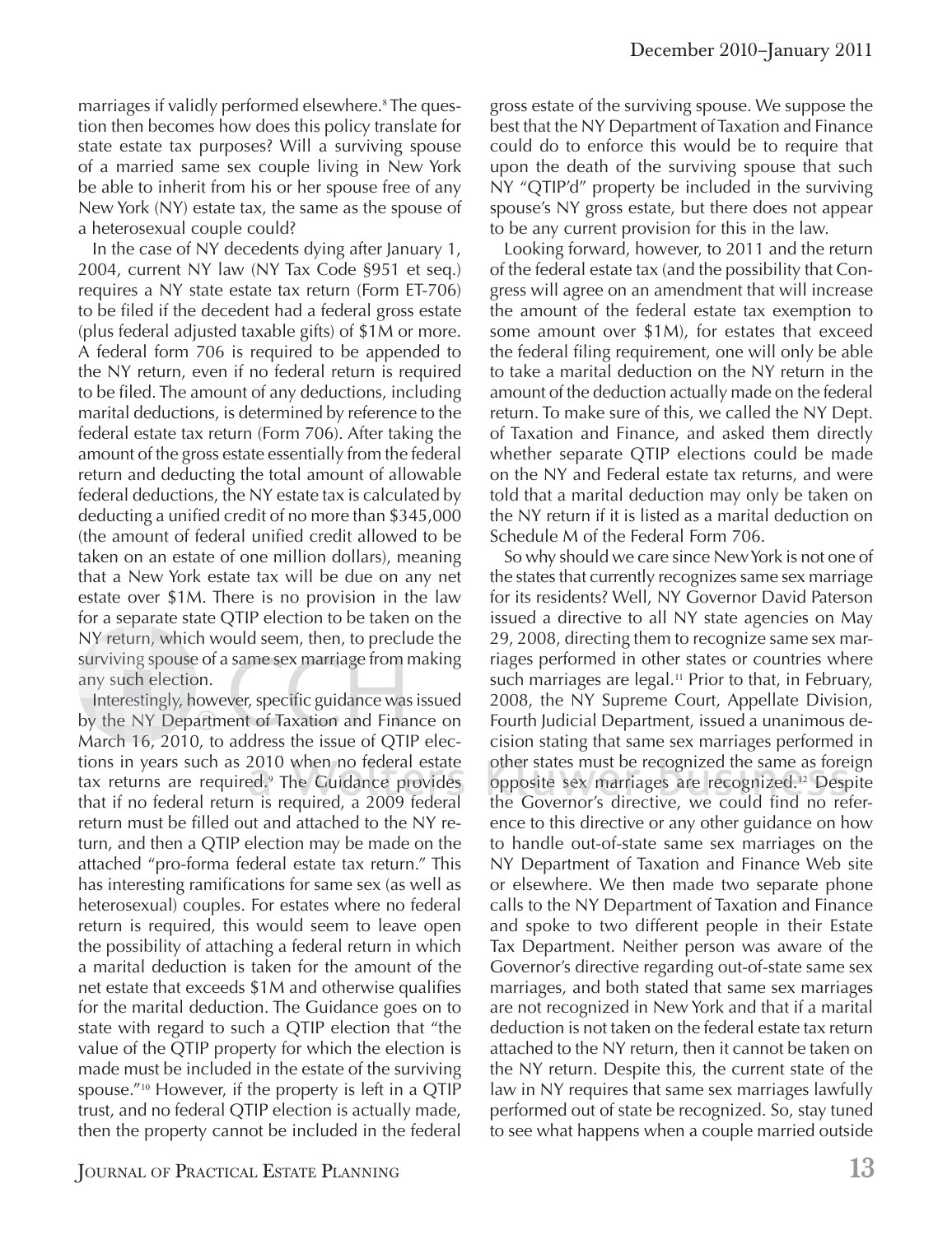of New York moves to the state and dies with a state estate tax liability. For planning purposes, it is clearly uncertain what the treatment would be. One thing is for sure: your client will never be able to argue that the unlimited marital deduction should be available to him/her as a surviving spouse if they are not married before one of them passes.

The District of Columbia (DC) does recognize same sex marriage and handles estate tax returns and DC marital deductions in a manner very similar to the way it is handled in NY. In DC, estates of decedents dying with gross estates over \$1M are required to file DC estate tax returns (Form D-76, or D-76 EZ if the entire estate is left to the surviving spouse or to charity) with federal 706 returns (even if no federal return is required to be filed) attached. Like NY, one can only take a marital deduction on the DC return if a marital deduction is taken on the federal return on Schedule M. Form D-76 EZ, however, while requiring that Form 706 as well as Schedule M and O of the Federal 706 be attached, only implies, but does not expressly state, that a marital deduction must be listed on Schedule M of the federal return in order to qualify it as a marital deduction on the DC return.

To clarify whether a separate QTIP election could ever be made on the DC return, we telephoned the DC tax department and spoke to someone who was DC tax department and spoke to someone who was<br>very helpful. In response to our question regarding the ability to take separate QTIP elections on the DC and Federal estate tax forms, the Department the ability to take separate QTIP elections on the<br>DC and Federal estate tax forms, the Department<br>acknowledged the issues raised by their requiring marital deductions to be listed on Schedule M of the federal return, but nevertheless confirmed that it the federal return, but nevertheless confirmed that it in O<br>was a requirement and that separate QTIP elections elect could not be made.

As in NY, however, we would assume that for estates that have gross estates valued below the federal filing requirement, one could list on Schedule M all assets in excess of \$1M that would be eligible for a marital deduction, thereby avoiding both DC and federal estate taxes upon the death of the first spouse. Like NY, this could not be done for estates for which a federal estate tax return would actually need to be filed with the IRS (such as, for estates of decedents dying in 2009 with gross estates over \$3.5M). One other option might be available in DC: For couples who are willing to leave all of their assets to the surviving spouse and/or to charity, we would advise filing a Form D-76 EZ and trying to take a DC marital deduction for all assets left to the surviving spouse, even though not all (or any) of such assets are listed on Schedule M of the federal Form 706. There is, of course, no guarantee that this method will be accepted.

Massachusetts is easy. We were the first state to recognize same sex marriage and we allow a separate state QTIP election here. One simply attaches a 1999, pre-EGTRRA, federal 706 to the Massachusetts estate tax return to file the return.

Other states where this issue arises are Connecticut,<sup>13</sup> where a state QTIP election for surviving spouses of civil unions and same sex marriages is allowed; Vermont, where no separate state QTIP election is currently offered (but, like DC, probably should be and is a case of the regulations not yet being reconciled with new law recognizing same sex marriage<sup>14</sup>); and Rhode Island and Maryland, states that recognize certain out-of-state same sex marriages and have a separate state QTIP election, but may not recognize same sex marriage for this purpose.

In addition, certain other states that recognize domestic partnership and/or civil unions deal with this issue as follows: New Jersey does not normally offer a separate state QTIP election, except for same sex couples<sup>15</sup>; Oregon does offer a state QTIP election for same sex couples if registered as Domestic Partners in Oregon<sup>16</sup>; and Washington will allow state QTIP elections for same sex couples starting in 2014. the issues raised by their requiring couples<sup>15</sup>; Oregon does offer a state QTIP elections to be listed on Schedule M of same sex couples if registered as Domestic Part n, but nevertheless confirmed that it in Oregon<sup>16</sup>;

So, whether to wed is, of course, a terribly com-f bl plex question for everyone. Whether to do it for state estate tax reasons, however, is at least an interesting one today. Stay tuned as the law in this area evolves. One thing is for sure: no surviving spouse of a same sex couple will be able to try to claim an unlimited marital deduction for state estate tax purposes unless, at the very least, they are married at the time of the first spouse's passing.

1 © 2010 All rights reserved. Scott E. Squillace, Esq. principal and founder of Squillace & Associates, P.C. a boutique life and estate planning law firm with offices in Boston and Washington, DC. The author wishes to express his gratitude to his colleague, Carol Sneider Glick, LL.M. and Of Counsel to the firm, who co-authored this article. For more

## **ENDNOTES**

- information about our practice with same sex couples, visit us at *www.squillace-law.com*. <sup>2</sup> *See Goodridge v. Dep't of Pub. Health*, 798 N.E.2d 941 (Mass. 2003), in which the MA Supreme Judicial Court held that denial of marriage to same sex couples violated the equality and liberty provisions of the Massachusetts Constitution.
- 3 For analytical purposes, we will, for the most part, not discuss the effect of the 2010 Federal Estate tax regime and only consider what 2009 was and what 2011 is currently slated to be.
- 4 In 1996, the United State Congress passed the "Defense of Marriage Act" (DOMA), which was signed by President Clinton. 1